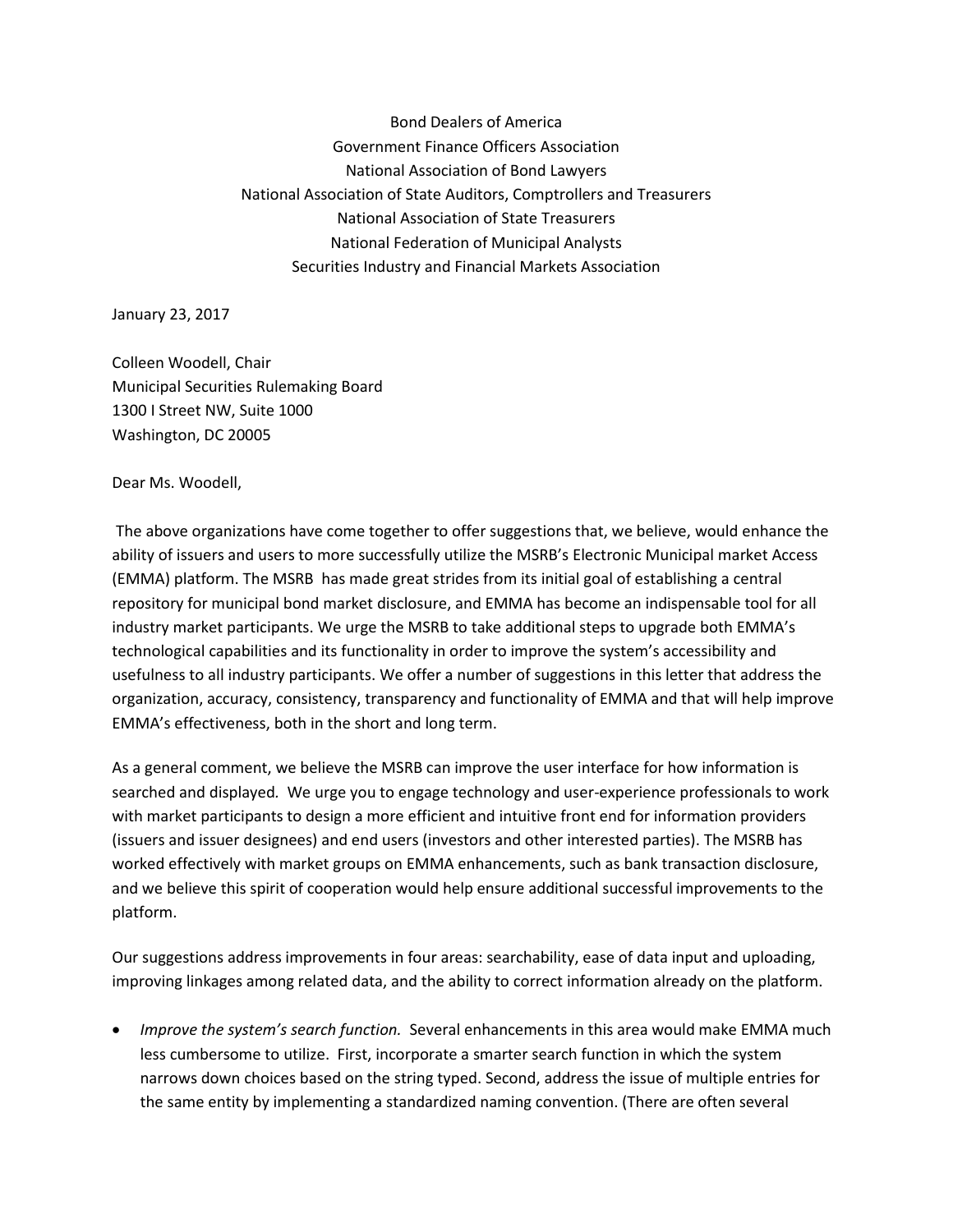variations of the name in the system such as different word order, different abbreviations, etc., and it is often difficult to find the "right one" for a specific bond issue.) Third, allow searches on issuer, obligor and project. The ability to search on obligor or project would enable a more substantive enhancement described later that would link securities based on obligor and/or project in addition to issuer. Finally, provide an option to go to an issuer's home page initially versus a specific security page.

In addition, we suggest addressing issues on the Advanced Search screen. When information is entered into any of the search fields under "Security Information," executing the search by pressing the "Enter" key results in a red box popping up next to Quick Search asking to enter CUSIP or name information. The page forces the user to scroll down and click "Run Search" in order to get results. The Quick Search box is the only field that responds to the Enter key. This page should allow for the recognition of hitting Enter no matter what field has text entered.

- *Provide more descriptive information in alerts.* Alerts currently provide very limited information. Including the following information in the EMMA automated alert would improve the usefulness of the tool for investors: (a) issuer name, obligor, project (depending on what is available); (b) type of event; (c) document description; (d) who posted the information; and (e) the date of posting. This information should also be included on the issuer homepage. Additionally, providing additional EMMA automated information on alerts for Variable Rate Demand Obligations (VRDOs) and attaching a CUSIP number would be helpful since investors often do not have the Letter of Credit (LOC) number because it has been redacted from documentation.
- *Introduce procedures to reduce errors and enhance consistency.* For example, we suggest implementing a quality assurance process or enhanced uploading processes to reduce categorization errors. In particular, there is an overuse of the "Notice to Investor Pursuant to Bond Documents" and "Other Event-based Disclosures" categories. In most months, a high percentage of filings (excluding bond calls, defeasances and rating changes) are filed in these two non-descript categories. These notices have historically contained a range of information including draws on reserve funds, bankruptcy-related information, covenant breaches, etc. Designing and implementing a tiered question-and-answer-based system for submitting and classifying information would help address this problem. Also, the wording of the "Non-payment Related Default" category should be modified or further explained since it is often misunderstood (e.g., notices of payment defaults have been filed in this category). In addition, consider creating additional categories where warranted, particularly for voluntary filings. Finally, the MSRB should address situations where maturities for the same bond issue are split into links to multiple different filings. This seems to be an EMMA linkage problem. Therefore, the request would be to make sure that all maturities of the same series of bonds link to the same filings. Also, consider highlighting issuers' customized pages under each state's issuer listings.

In addition, one limitation in the searchability and usability of data on the platform is inconsistency in naming issuers and obligors. Inconsistent abbreviations and naming practices have resulted in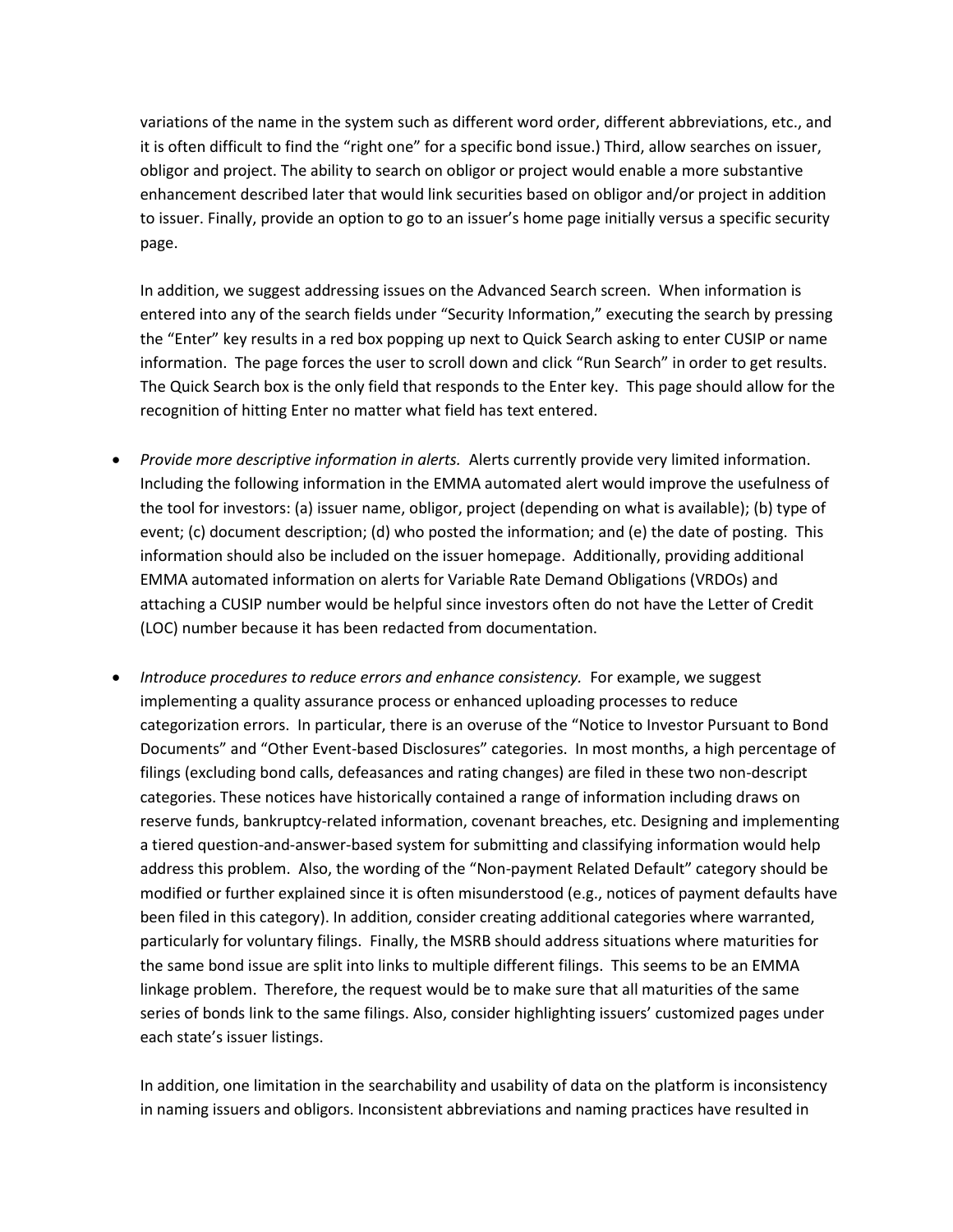cases where the same issuer or obligor has different names associated with various bond issues. We encourage the MSRB to develop standard naming conventions for issuer and obligor names, and encourage users to adopt these conventions, particularly when establishing new records. In terms of labeling filings, there is a lot of variability in what documents are named, if they are even labeled at all. In addition, items are often filed with an incorrect document name and date. Providing dropdown lists in addition to a free form field if none of the options is applicable, as well as a requirement for each filing to include a description, would improve transparency of what has been filed.

Additionally, better visibility of period covered and date posted would be helpful, perhaps separate sortable fields instead of inclusion in a string with other text.

Finally, we suggest the MSRB improve the documentation, instructions and training materials available to issuers who post filings.

- *Connect remarketings of securities to original issue.* Create a linkage between a VRDO issuance and subsequent remarketings so that the relationship is more readily trackable in EMMA.
- *Fix input bugs that clutter the system and provide options to reduce the number of entries visible in a category.* Address data input problems that force duplication of entries when more than one document is submitted but each has unique period end dates (e.g., fiscal year-end for audit and calendar year-end for annual information).

Allow data display for continuing disclosure to be customized so it would be possible for users to view only current information or information posted within the past five years, versus a longer list the list for a specific filing category can be rather long after many years of filings. Also, allow multiple email addresses to be entered on one screen when submitting disclosure notifications.

- *Improve the handling of archived filings.* Ensure that archived filings are searchable. There are concerns that archived items may be "lost" when reviewing EMMA for compliance with disclosure filing requirements. Some issuers have reported that filings older than several years appear not to be available. In addition, a better archiving system could ensure that the most recent and relevant issuer information is most obvious and available to users. Any given bond issue page may have a tremendous amount of uncategorized information. While each "section" has a most recent shaded and flagged area, users must scroll through many pages of entries to see the most recent "listed events," raising the concern that the most important issuer information may not be readily accessible.
- *Taxable municipal securities*. Provide an option for taxable municipal securities to be excluded from trade activity queries.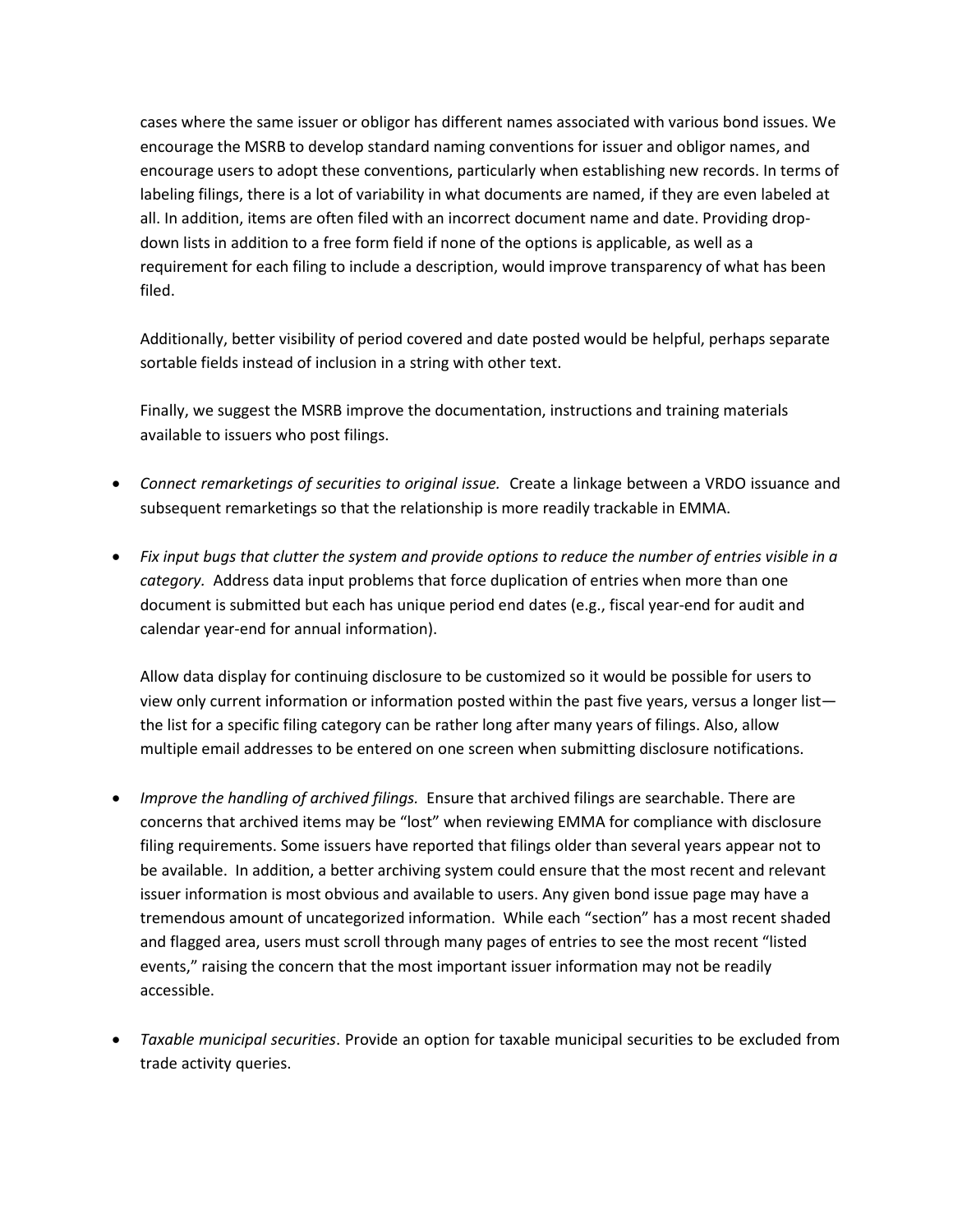• Link bonds not only by issuer but by borrower and project. The high number of conduit issuers, which may also issue debt on their own, makes a search function by issuer difficult to use because a high number of obligors are often included in the search, leading to a time-consuming process to examine each listing to find the right bond transaction. Develop the ability to search by obligor. Organize filings in such a way that it is possible to easily distinguish filings among different credits of the same issuer. Creating these linkages would make the EMMA system much more functional for investors.

In addition, we urge the MSRB to provide support on EMMA for Legal Entity Identifiers (LEIs). LEIs are a post-financial-crisis innovation designed to clarify the identity of security issuers and other parties to financial transactions in the context of financial documentation and filings. While most municipal securities issuers do not currently obtain or utilize LEIs in the context of issuance or continuing disclosures, the broader use of LEIs has the potential to enhance the usability of financial information and reduce confusion and errors in identifying issuers and obligors on municipal securities. We encourage the MSRB to give EMMA the capability to accept LEIs from issuers, obligors, credit enhancers and other entities who may choose to use them and to make information on EMMA searchable by LEIs.

- *Clean up sector classifications.* Currently there are minimal sectors listed, and the methodology for assigning sector designations is unclear (purpose vs. sector). Expand the number and types of sectors used, and develop a procedure for assigning or utilizing sector classifications by another data provider and disclose such. Some authority should "own" these designations; the variety of approaches utilized by market participants (*Bond Buyer*, Bloomberg, rating agencies, etc.) can create confusion.
- *Provide standardized templates.* Giving the users an option of standardized templates for submission of financial information, customized by sector, would encourage more uniform electronic submissions of data.
- *Improve data access.* An update of useful information could be accessed with connectivity to other data subscriptions such as DTC. As an example, for items like calls where the information already exists on DTC, EMMA should connect to those systems in a seamless, technological way. In addition, credit rating information should be automated from source to source in a seamless, efficient manner—again, systems communicating with other systems. We also urge the MSRB to digitize information about bond calls, defeasances and agent changes. Called, redeemed and defeased bonds annotated at the CUSIP level would eliminate the need to open and read documents (one or many) to assess if a particular CUSIP was affected.
- *Improve the handling modified filings.* First, add the ability to correct mistakes after filings have been made. Second, establish a way for the EMMA system to indicate whether a filing that has been